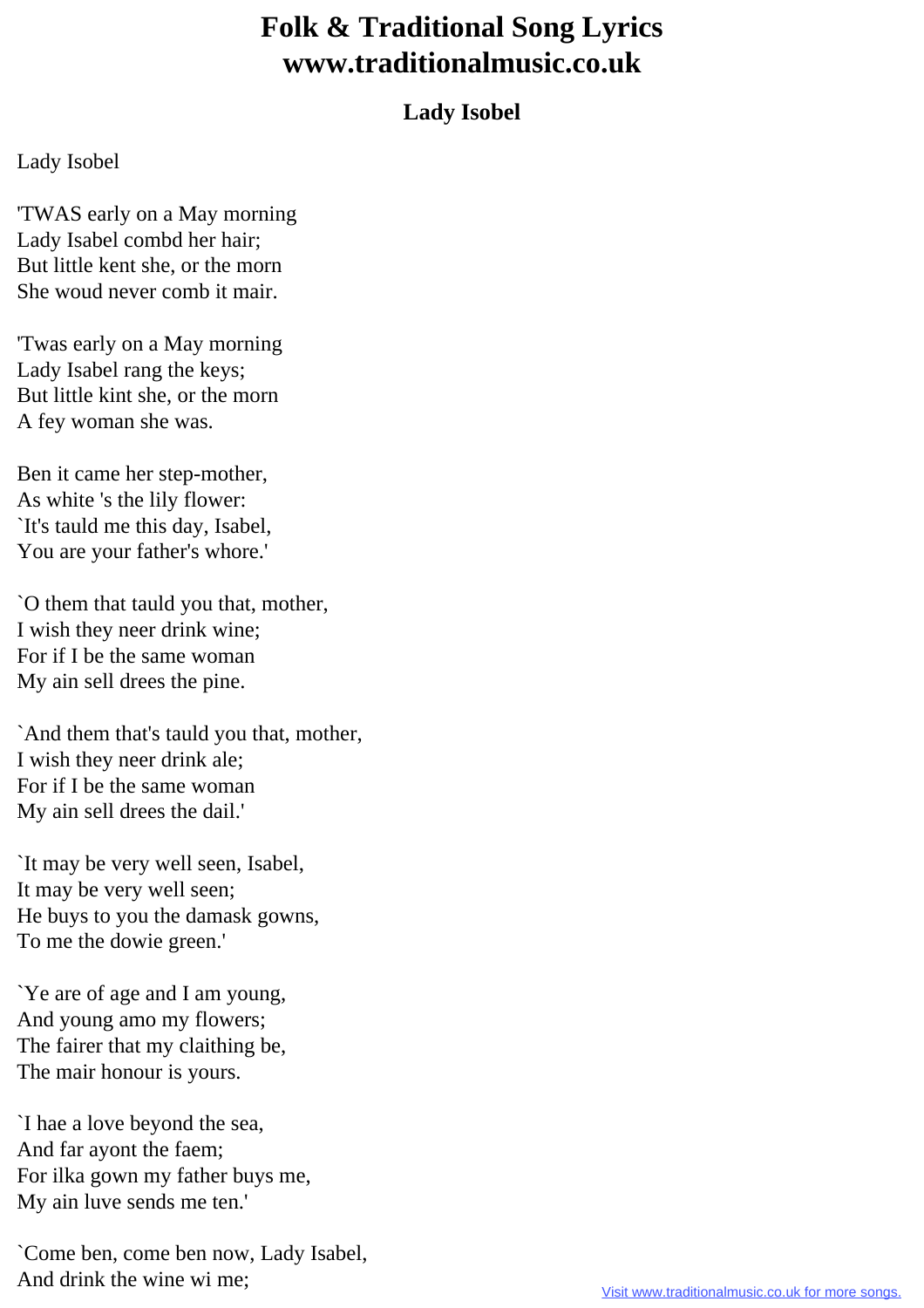I hae twa jewels in ae coffer, And nae o them I'll gie ye.'

`Stay still, stay still, my mother dear, Stay still a little while, Till I gang into Marykirk; It's but a little mile.'

When she gaed on to Marykirk, And into Mary's quire, There she saw her ain mother Sit in a gowden chair.

`O will I leave the lands, mother? Or shall I sail the sea? Or shall I drink this dowie drink That is prepar'd for me?'

`Ye winna leave the lands, daughter, Nor will ye sail the sea, But ye will drink this dowie drink This woman's prepar'd for thee.

`Your bed is made in a better place Than ever hers will be, And ere ye're cauld into the room Ye will be there wi me.'

`Come in, come in now, Lady Isabel, And drink the wine wi me; I hae twa jewels in ae coffer, And ane o them I'll gie ye.'

`Stay still, stay still, my mother dear, Stay still a little wee, Till I gang to yon garden green, My Maries a' to see.'

To some she gae the broach, the broach, To some she gae a ring; But wae befa her step-mother! To her she gae nae thing.

`Come in, come in now, Lady Isabel, And drink the wine wi me; I hae twa jewels in ae coffer, And ane o them I'll gie ye.'

Slowly to the bower she came,